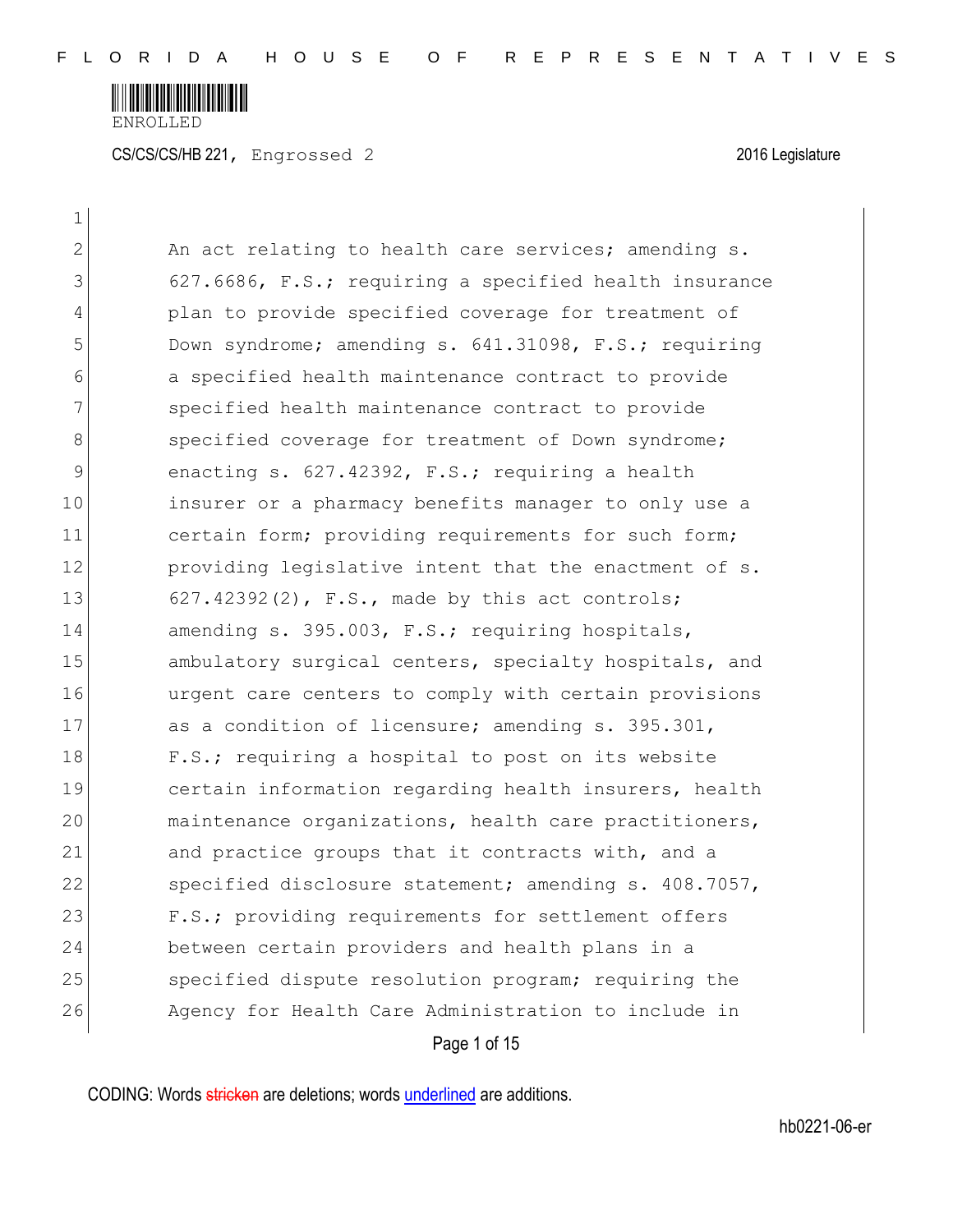

CS/CS/CS/HB 221, Engrossed 2 2016 Legislature

27 its rules additional requirements relating to a 28 resolution organization's process in considering 29 certain claim disputes; requiring a final order to be 30 subject to judicial review; amending ss. 456.072,  $31$  458.331, and 459.015, F.S.; providing additional acts 32 bthat constitute grounds for denial of a license or 33 disciplinary action to which penalties apply; amending 34 S. 626.9541, F.S.; specifying an additional unfair 35 method of competition and unfair or deceptive act or 36 practice; creating s. 627.64194, F.S.; defining terms; 37 providing that an insurer is solely liable for payment 38 of certain fees to a nonparticipating provider; 39 providing limitations and requirements for 40 reimbursements by an insurer to a nonparticipating 41 provider; providing that certain disputes relating to 42 reimbursement of a nonparticipating provider shall be 43 resolved in a court of competent jurisdiction or 44 through a specified voluntary dispute resolution 45 process; amending s. 627.6471, F.S.; requiring an 46 insurer that issues a policy including coverage for 47 the services of a preferred provider to post on its 48 website certain information about participating 49 providers and physicians; requiring that specified 50 notice be included in policies issued after a 51 specified date which provide coverage for the services 52 of a preferred provider; amending s. 627.662, F.S.;

Page 2 of 15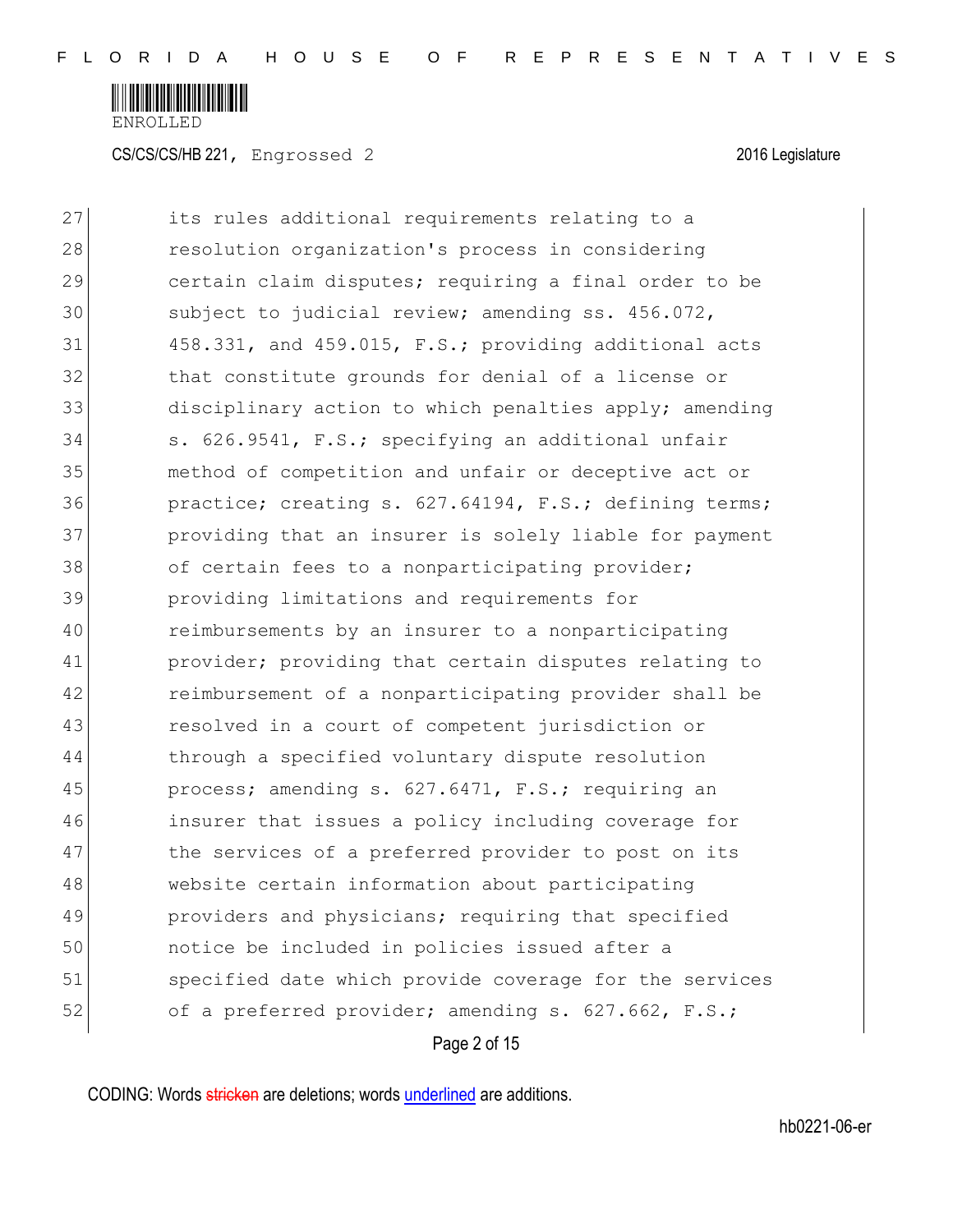

CS/CS/CS/HB 221, Engrossed 2 2016 Legislature

|    | Page 3 of 15                                                    |
|----|-----------------------------------------------------------------|
| 78 | A health maintenance contract issued or renewed on or<br>(3)    |
| 77 | $disabilities. -$                                               |
| 76 | 641.31098<br>Coverage for individuals with developmental        |
| 75 | 641.31098, Florida Statutes, is amended to read:                |
| 74 | Section 2. Paragraph (b) of subsection (3) of section           |
| 73 | 490 or chapter 491.                                             |
| 72 | pursuant to s. 393.17 or an individual licensed under chapter   |
| 71 | analysis services shall be provided by an individual certified  |
| 70 | therapy, and applied behavior analysis. Applied behavior        |
| 69 | syndrome through speech therapy, occupational therapy, physical |
| 68 | (b) Treatment of autism spectrum disorder and Down              |
| 67 | for:                                                            |
| 66 | April 1, 2009, shall provide coverage to an eligible individual |
| 65 | (3) A health insurance plan issued or renewed on or after       |
| 64 | disorder required; exception.-                                  |
| 63 | 627.6686 Coverage for individuals with autism spectrum          |
| 62 | 627.6686, Florida Statutes, is amended to read:                 |
| 61 | Section 1. Paragraph (b) of subsection (3) of section           |
| 60 |                                                                 |
| 59 | Be It Enacted by the Legislature of the State of Florida:       |
| 58 |                                                                 |
| 57 | effective dates.                                                |
| 56 | insurance, and franchise health insurance; providing            |
| 55 | limitations to group health insurance, blanket health           |
| 54 | coverage for services and payment collection                    |
| 53 | providing applicability of provisions relating to               |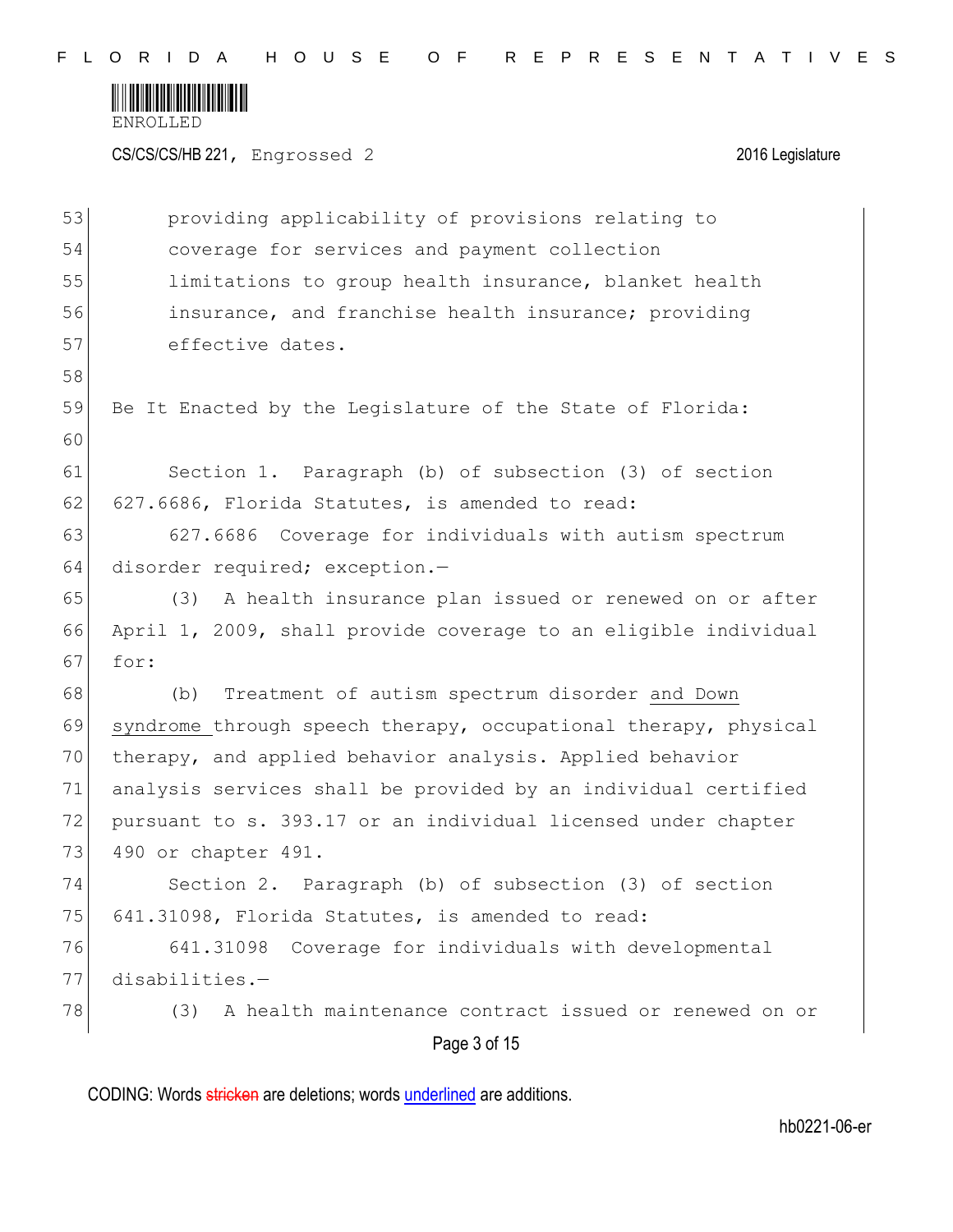

CS/CS/CS/HB 221, Engrossed 2 2016 Legislature

| 79  | after April 1, 2009, shall provide coverage to an eligible       |
|-----|------------------------------------------------------------------|
| 80  | individual for:                                                  |
| 81  | Treatment of autism spectrum disorder and Down<br>(b)            |
| 82  | syndrome, through speech therapy, occupational therapy, physical |
| 83  | therapy, and applied behavior analysis services. Applied         |
| 84  | behavior analysis services shall be provided by an individual    |
| 85  | certified pursuant to s. 393.17 or an individual licensed under  |
| 86  | chapter 490 or chapter 491.                                      |
| 87  | Section 3. Notwithstanding the enactment of subsection (2)       |
| 88  | made to s. 627.42392, Florida Statutes, by HB 423, 1st Eng.,     |
| 89  | 2016 Regular Session, subsection (2) of s. 627.42392, Florida    |
| 90  | Statutes, is enacted to read:                                    |
| 91  | (2) Notwithstanding any other provision of law, effective        |
| 92  | January 1, 2017 or six (6) months after the effective date of    |
| 93  | the rule adopting the prior authorization form, whichever is     |
| 94  | later, a health insurer, or a pharmacy benefits manager on       |
| 95  | behalf of the health insurer, which does not provide an          |
| 96  | electronic prior authorization process for use by its contracted |
| 97  | providers, shall only use the prior authorization form that      |
| 98  | has been approved by the Financial Services Commission for       |
| 99  | granting a prior authorization for a medical procedure, course   |
| 100 | of treatment, or prescription drug benefit. Such form may not    |
| 101 | exceed two pages in length, excluding any instructions or        |
| 102 | guiding documentation, and must include all clinical             |
| 103 | documentation necessary for health insurer to make a decision.   |
| 104 | At a minimum, the form must include: (1) sufficient patient      |
|     | Page 4 of 15                                                     |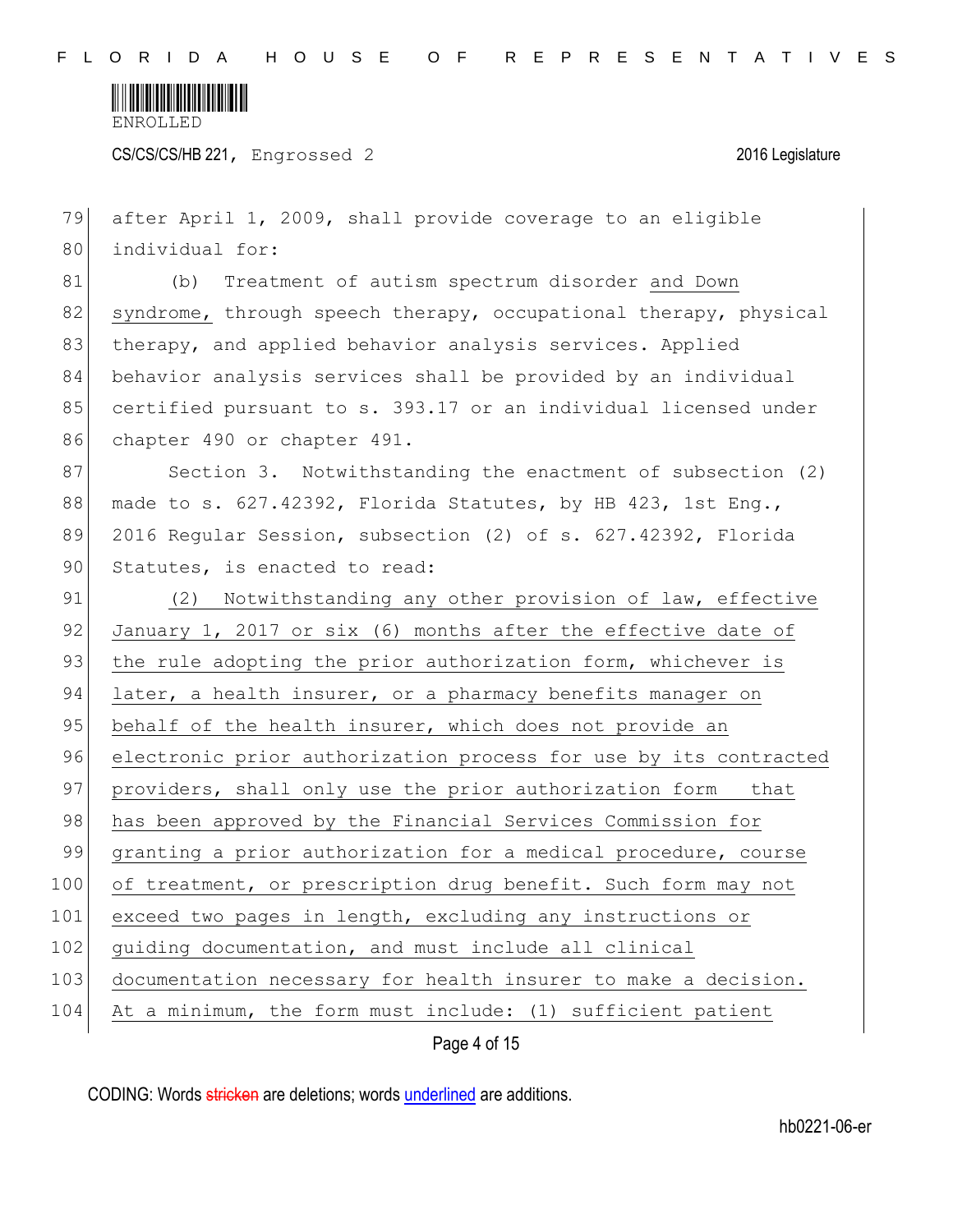

CS/CS/CS/HB 221, Engrossed 2 2016 Legislature

| 105 | information to identify the member, date of birth, full name,       |
|-----|---------------------------------------------------------------------|
| 106 | and Health Plan ID number; (2) Provider name, address and phone     |
| 107 | number; (3) the medical procedure, course of treatment, or          |
| 108 | prescription drug benefit being requested, including the medical    |
| 109 | reason therefor, and all services tried and failed; (4) any         |
| 110 | laboratory documentation required; and (5) an attestation that      |
| 111 | all information provided is true and accurate.                      |
| 112 | Section 4. It is the intent of the Legislature that the             |
| 113 | enactment of s. $627.42392(2)$ , Florida Statutes, made by this act |
| 114 | shall control over the enactment of that subsection made by HB      |
| 115 | 423, 1st Eng., 2016 Regular Session, regardless of the order in     |
| 116 | which the bills are enacted.                                        |
| 117 | Section 5. Paragraph (d) is added to subsection (5) of              |
| 118 | section 395.003, Florida Statutes, to read:                         |
| 119 | 395.003 Licensure; denial, suspension, and revocation.-             |
| 120 | (5)                                                                 |
| 121 | (d) A hospital, an ambulatory surgical center, a specialty          |
| 122 | hospital, or an urgent care center shall comply with ss.            |
| 123 | 627.64194 and 641.513 as a condition of licensure.                  |
| 124 | Section 6. Subsection (13) is added to section 395.301,             |
| 125 | Florida Statutes, to read:                                          |
| 126 | 395.301 Itemized patient bill; form and content prescribed          |
| 127 | by the agency; patient admission status notification.-              |
| 128 | A hospital shall post on its website:<br>(13)                       |
| 129 | The names and hyperlinks for direct access to the<br>(a)            |
| 130 | websites of all health insurers and health maintenance              |
|     | Page 5 of 15                                                        |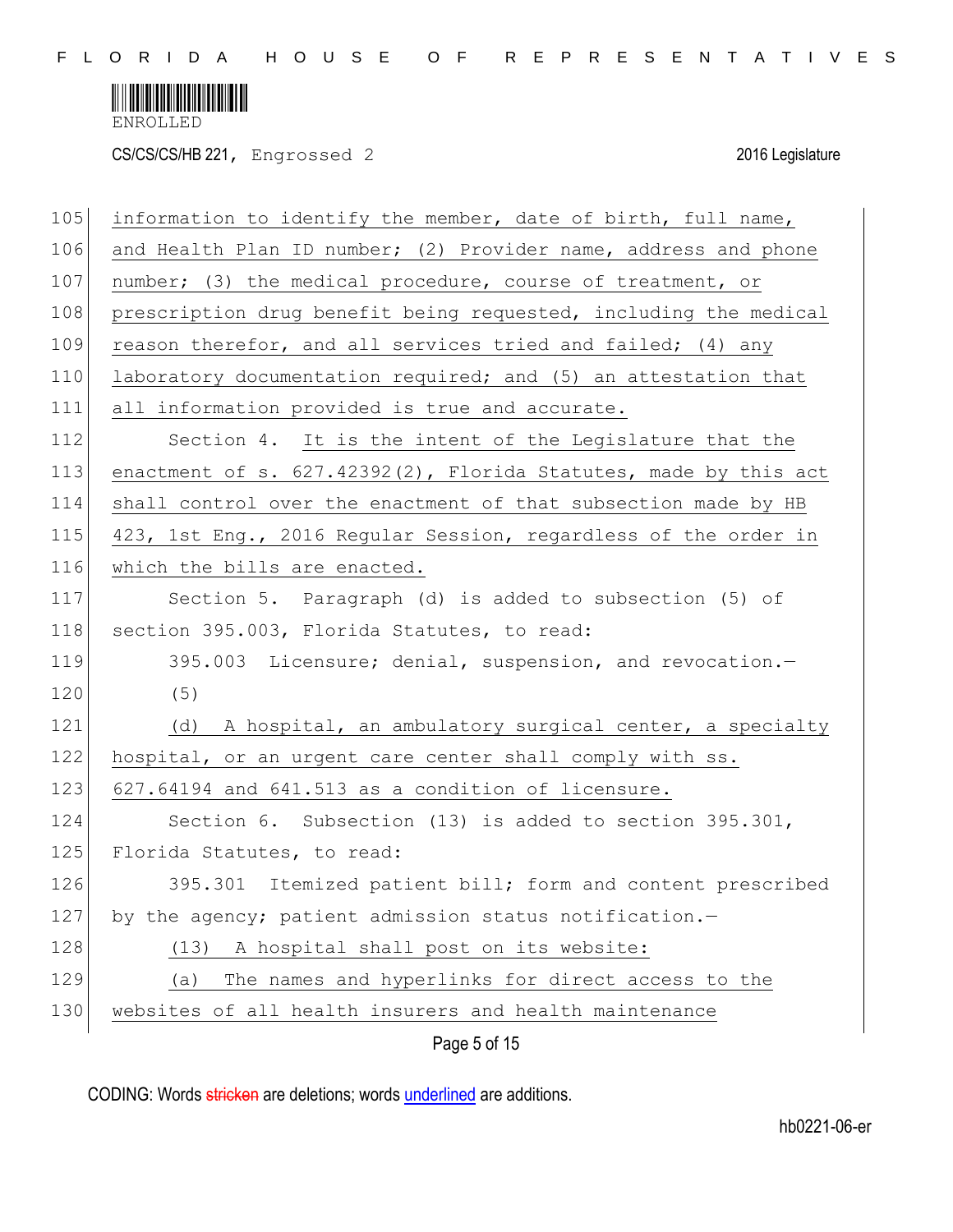

CS/CS/CS/HB 221, Engrossed 2 2016 Legislature

| 131 | organizations for which the hospital contracts as a network     |
|-----|-----------------------------------------------------------------|
| 132 | provider or participating provider.                             |
| 133 | (b) A statement that:                                           |
| 134 | Services may be provided in the hospital by the<br>1.           |
| 135 | facility as well as by other health care practitioners who may  |
| 136 | separately bill the patient;                                    |
| 137 | Health care practitioners who provide services in the<br>2.     |
| 138 | hospital may or may not participate with the same health        |
| 139 | insurers or health maintenance organizations as the hospital;   |
| 140 | and                                                             |
| 141 | Prospective patients should contact the health care<br>3.       |
| 142 | practitioner who will provide services in the hospital to       |
| 143 | determine which health insurers and health maintenance          |
| 144 | organizations the practitioner participates in as a network     |
| 145 | provider or preferred provider.                                 |
| 146 | As applicable, the names, mailing addresses, and<br>(C)         |
| 147 | telephone numbers of the health care practitioners and medical  |
| 148 | practice groups with which it contracts to provide services in  |
| 149 | the hospital, and instructions on how to contact the            |
| 150 | practitioners and groups to determine which health insurers and |
| 151 | health maintenance organizations they participate in as network |
| 152 | providers or preferred providers.                               |
| 153 | Section 7. Paragraph (h) is added to subsection (2) of          |
| 154 | section 408.7057, Florida Statutes, and subsections (3) and (4) |
| 155 | of that section are amended, to read:                           |
| 156 | 408.7057 Statewide provider and health plan claim dispute       |
|     | Page 6 of 15                                                    |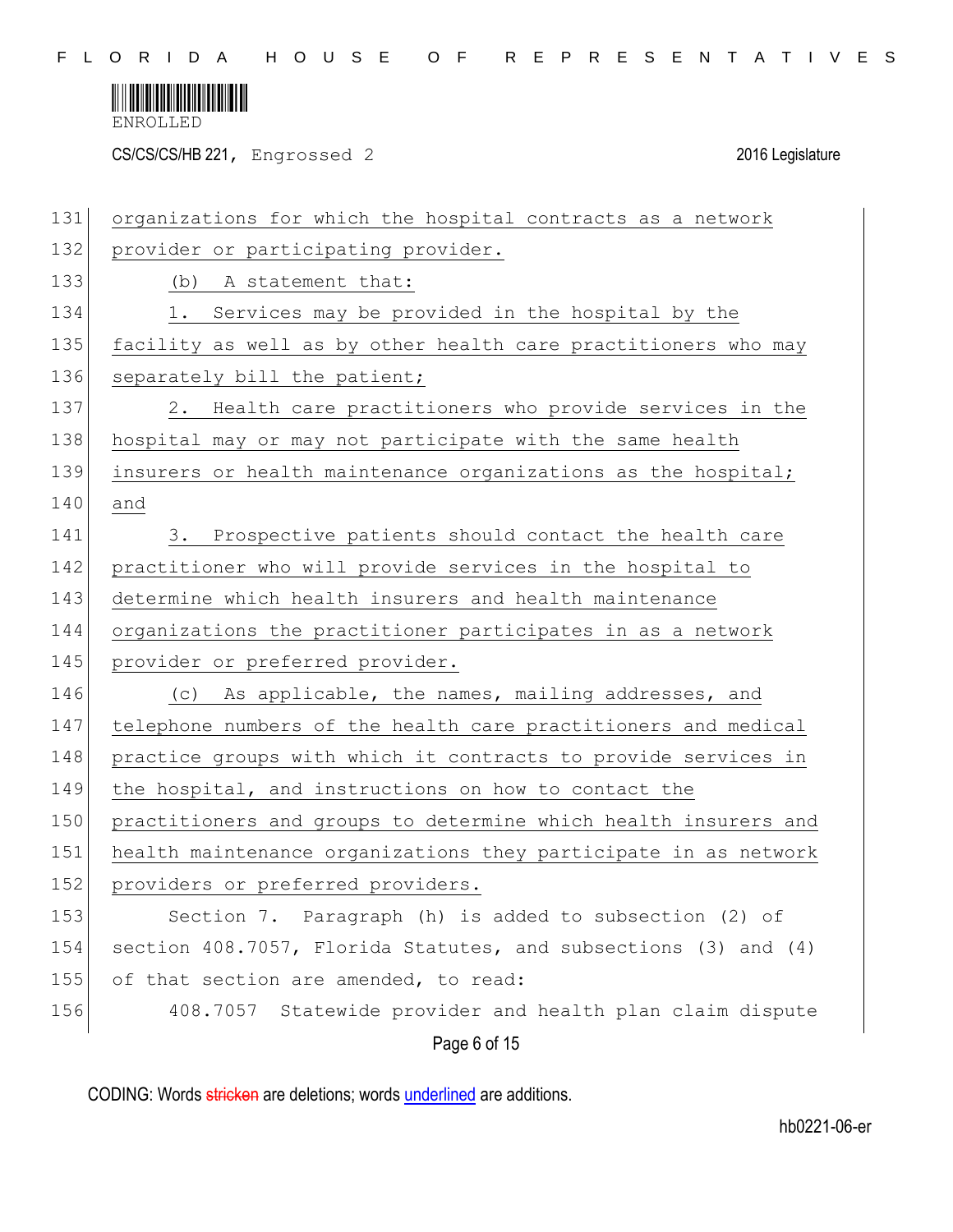

CS/CS/CS/HB 221, Engrossed 2 2016 Legislature

157 resolution program.-

158 (2)

159 (h) Either the contracted or noncontracted provider or the 160 health plan may make an offer to settle the claim dispute when 161 it submits a request for a claim dispute and supporting 162 documentation. The offer to settle the claim dispute must state 163 its total amount, and the party to whom it is directed has 15 164 days to accept the offer once it is received. If the party 165 receiving the offer does not accept the offer and the final 166 order amount is more than 90 percent or less than 110 percent of 167 the offer amount, the party receiving the offer must pay the 168 final order amount to the offering party and is deemed a 169 nonprevailing party for purposes of this section. The amount of 170 an offer made by a contracted or noncontracted provider to 171 settle an alleged underpayment by the health plan must be 172 greater than 110 percent of the reimbursement amount the 173 provider received. The amount of an offer made by a health plan 174 to settle an alleged overpayment to the provider must be less 175 than 90 percent of the alleged overpayment amount by the health 176 plan. Both parties may agree to settle the disputed claim at any 177 time, for any amount, regardless of whether an offer to settle 178 was made or rejected. 179 (3) The agency shall adopt rules to establish a process to

180 be used by the resolution organization in considering claim 181 disputes submitted by a provider or health plan which must 182 include:

## Page 7 of 15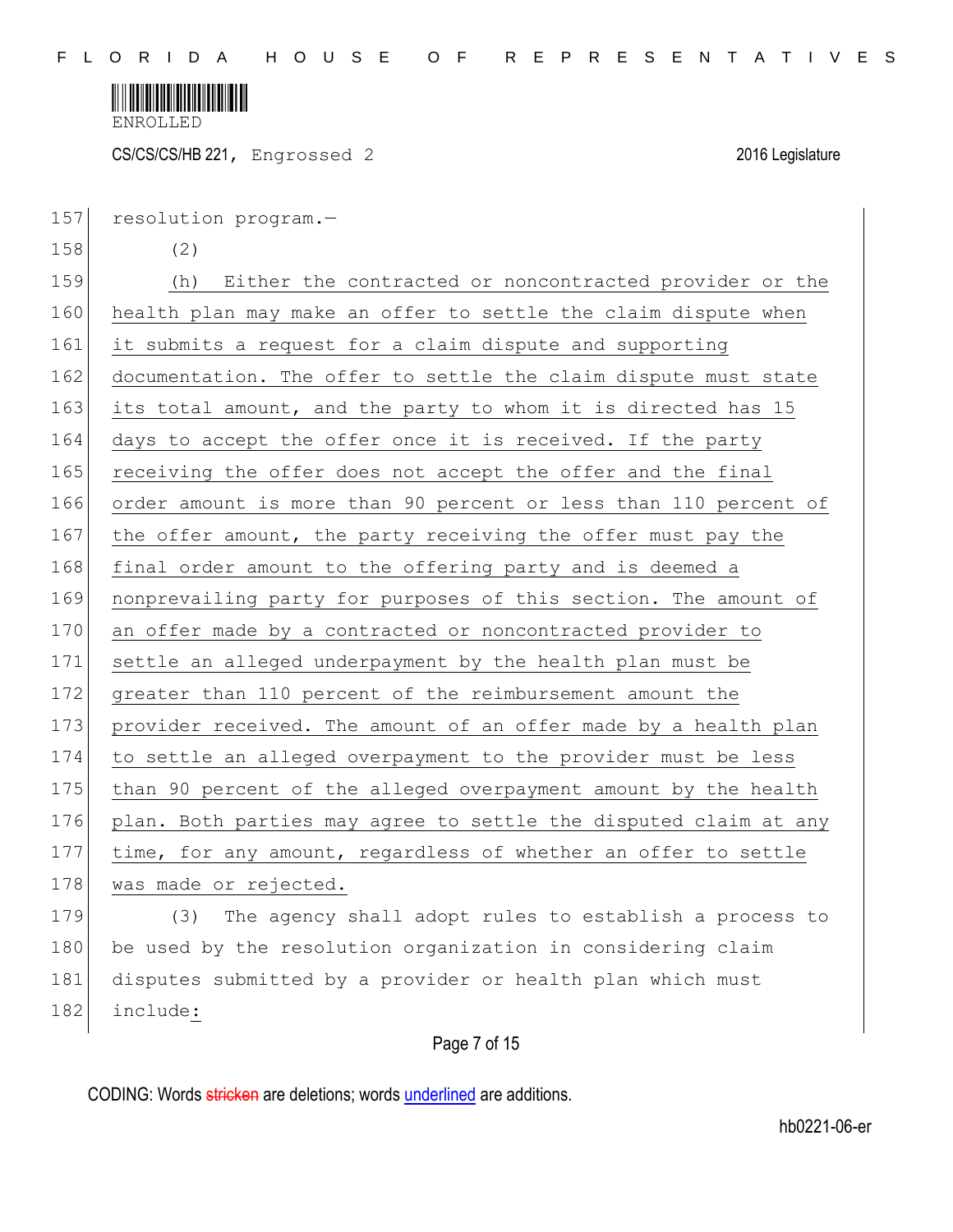

CS/CS/CS/HB 221, Engrossed 2 2016 Legislature

| 183 | That the resolution organization review and consider<br>(a)     |
|-----|-----------------------------------------------------------------|
| 184 | all documentation submitted by both the health plan and the     |
| 185 | provider;                                                       |
| 186 | That the resolution organization's recommendation make<br>(b)   |
| 187 | findings of fact;                                               |
| 188 | That either party may request that the resolution<br>(C)        |
| 189 | organization conduct an evidentiary hearing in which both sides |
| 190 | can present evidence and examine witnesses, and for which the   |
| 191 | cost of the hearing is equally shared by the parties;           |
| 192 | That the resolution organization may not communicate<br>(d)     |
| 193 | ex parte with either the health plan or the provider during the |
| 194 | dispute resolution;                                             |
| 195 | That the resolution organization's written<br>(e)               |
| 196 | recommendation, including findings of fact relating to the      |
| 197 | calculation under s. 641.513(5) for the recommended amount due  |
| 198 | for the disputed claim, include any evidence relied upon; and   |
| 199 | That the issuance by the resolution organization issue<br>(f)   |
| 200 | of a written recommendation, supported by findings of fact, to  |
| 201 | the agency within 60 days after the requested information is    |
| 202 | received by the resolution organization within the timeframes   |
| 203 | specified by the resolution organization. In no event shall the |
| 204 | review time exceed 90 days following receipt of the initial     |
| 205 | claim dispute submission by the resolution organization.        |
| 206 | Within 30 days after receipt of the recommendation of<br>(4)    |
| 207 | the resolution organization, the agency shall adopt the         |
| 208 | recommendation as a final order. The final order is subject to  |
|     | Page 8 of 15                                                    |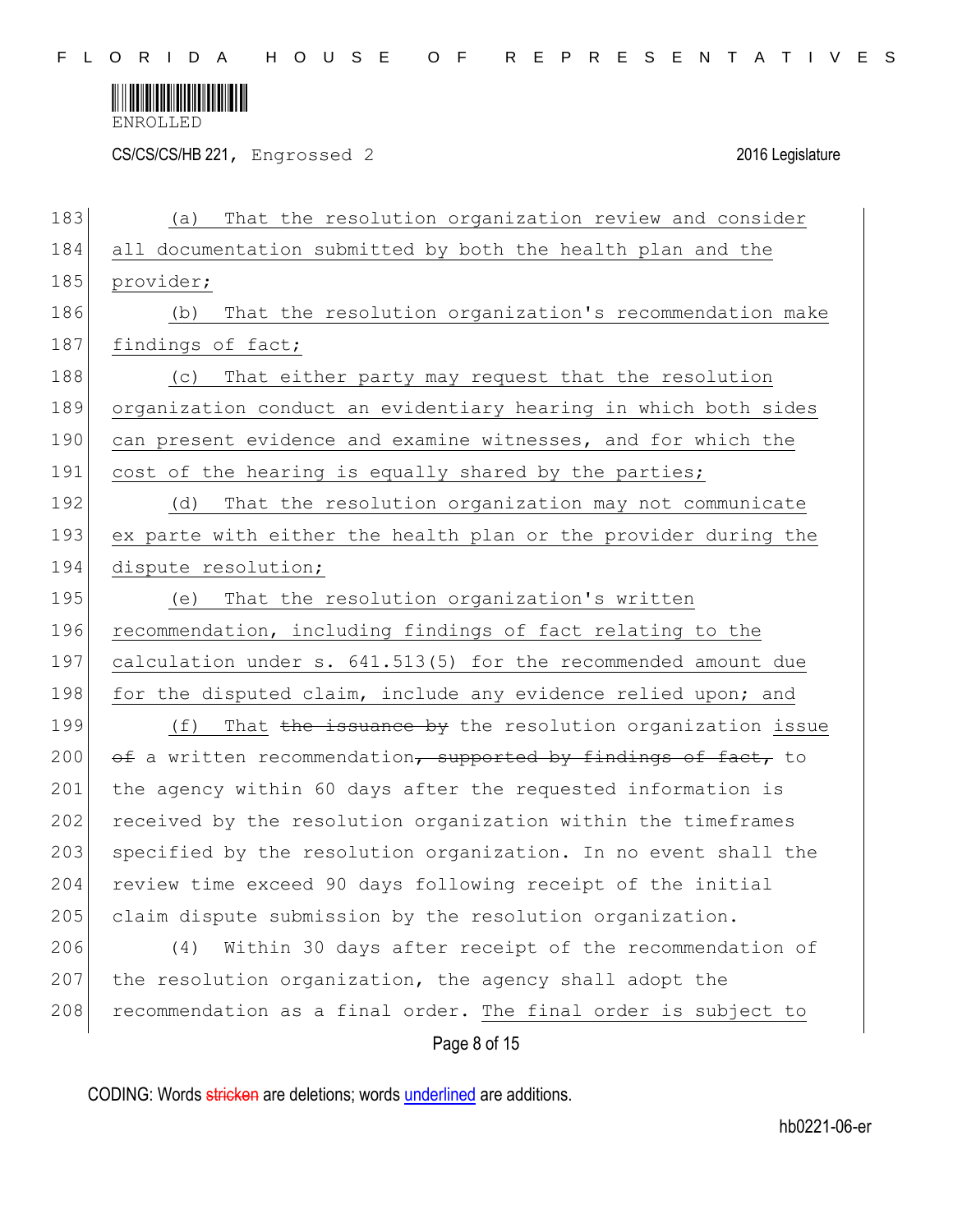

CS/CS/CS/HB 221, Engrossed 2 2016 Legislature

| 209 | judicial review pursuant to s. 120.68.                            |
|-----|-------------------------------------------------------------------|
| 210 | Section 8. Paragraph (oo) is added to subsection (1) of           |
| 211 | section 456.072, Florida Statutes, to read:                       |
| 212 | 456.072 Grounds for discipline; penalties; enforcement.-          |
| 213 | The following acts shall constitute grounds for which<br>(1)      |
| 214 | the disciplinary actions specified in subsection (2) may be       |
| 215 | taken:                                                            |
| 216 | Willfully failing to comply with s. 627.64194 or s.<br>(00)       |
| 217 | 641.513 with such frequency as to indicate a general business     |
| 218 | practice.                                                         |
| 219 | Section 9. Paragraph (tt) is added to subsection (1) of           |
| 220 | section 458.331, Florida Statutes, to read:                       |
| 221 | 458.331 Grounds for disciplinary action; action by the            |
| 222 | board and department.-                                            |
| 223 | The following acts constitute grounds for denial of a<br>(1)      |
| 224 | license or disciplinary action, as specified in s. $456.072(2)$ : |
| 225 | (しし)<br>Willfully failing to comply with s. 627.64194 or s.       |
| 226 | 641.513 with such frequency as to indicate a general business     |
| 227 | practice.                                                         |
| 228 | Section 10. Paragraph (vv) is added to subsection (1) of          |
| 229 | section 459.015, Florida Statutes, to read:                       |
| 230 | 459.015 Grounds for disciplinary action; action by the            |
| 231 | board and department.-                                            |
| 232 | The following acts constitute grounds for denial of a<br>(1)      |
| 233 | license or disciplinary action, as specified in s. 456.072(2):    |
| 234 | Willfully failing to comply with s. 627.64194 or s.<br>(vv)       |
|     | Page 9 of 15                                                      |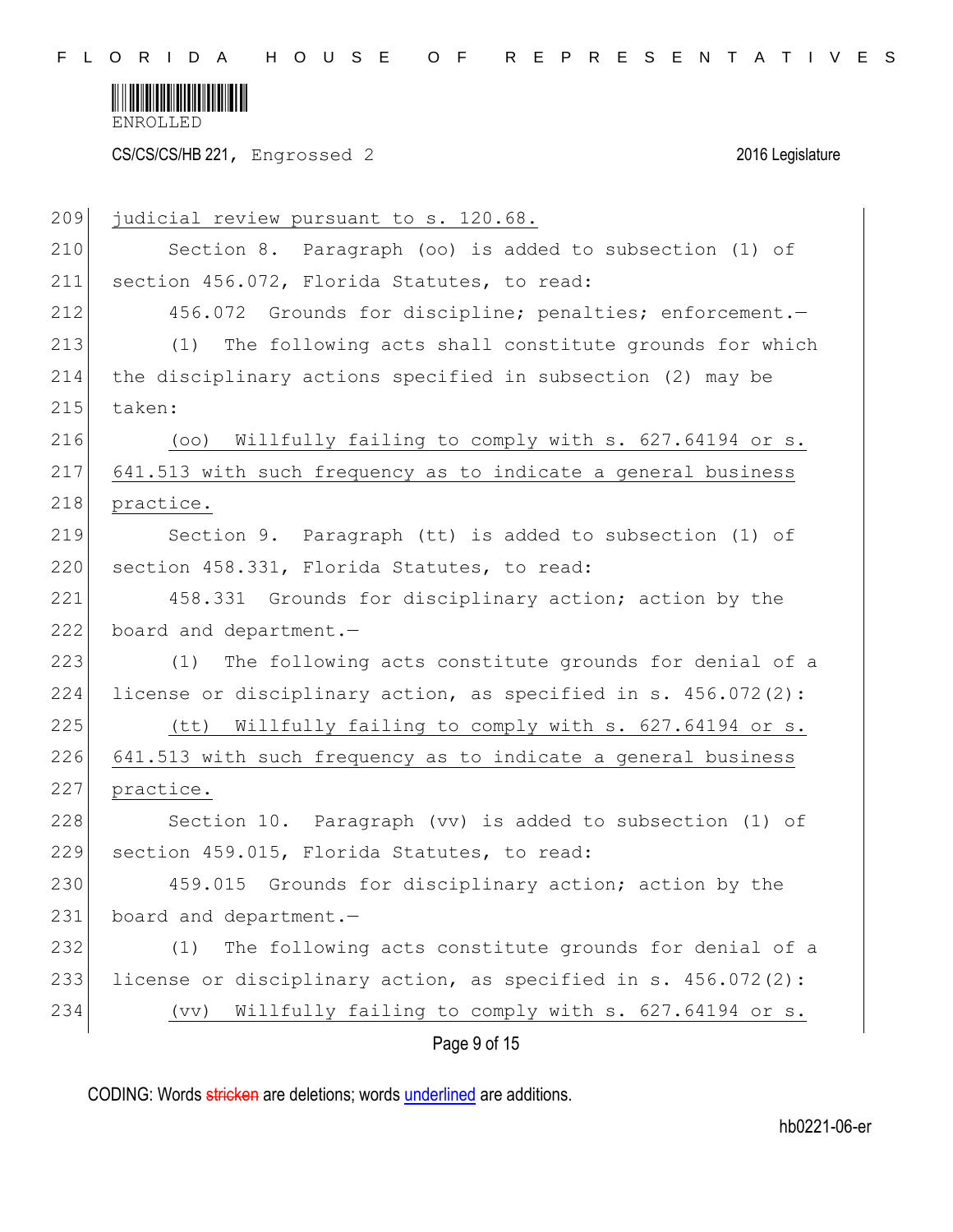

CS/CS/CS/HB 221, Engrossed 2 2016 Legislature

| 235 | 641.513 with such frequency as to indicate a general business    |
|-----|------------------------------------------------------------------|
| 236 | practice.                                                        |
| 237 | Section 11. Paragraph (gg) is added to subsection (1) of         |
| 238 | section 626.9541, Florida Statutes, to read:                     |
| 239 | 626.9541 Unfair methods of competition and unfair or             |
| 240 | deceptive acts or practices defined.-                            |
| 241 | UNFAIR METHODS OF COMPETITION AND UNFAIR OR DECEPTIVE<br>(1)     |
| 242 | ACTS.-The following are defined as unfair methods of competition |
| 243 | and unfair or deceptive acts or practices:                       |
| 244 | (gg) Out-of-network reimbursement.-Willfully failing to          |
| 245 | comply with s. 627.64194 with such frequency as to indicate a    |
| 246 | general business practice.                                       |
| 247 | Section 12. Section 627.64194, Florida Statutes, is              |
| 248 | created to read:                                                 |
| 249 | 627.64194 Coverage requirements for services provided by         |
| 250 | nonparticipating providers; payment collection limitations.-     |
| 251 | As used in this section, the term:<br>(1)                        |
| 252 | "Emergency services" means emergency services and<br>(a)         |
| 253 | care, as defined in s. 641.47(8), which are provided in a        |
| 254 | facility.                                                        |
| 255 | "Facility" means a licensed facility as defined in s.<br>(b)     |
| 256 | 395.002(16) and an urgent care center as defined in s.           |
| 257 | 395.002 (30).                                                    |
| 258 | "Insured" means a person who is covered under an<br>(C)          |
| 259 | individual or group health insurance policy delivered or issued  |
| 260 | for delivery in this state by an insurer authorized to transact  |
|     | Page 10 of 15                                                    |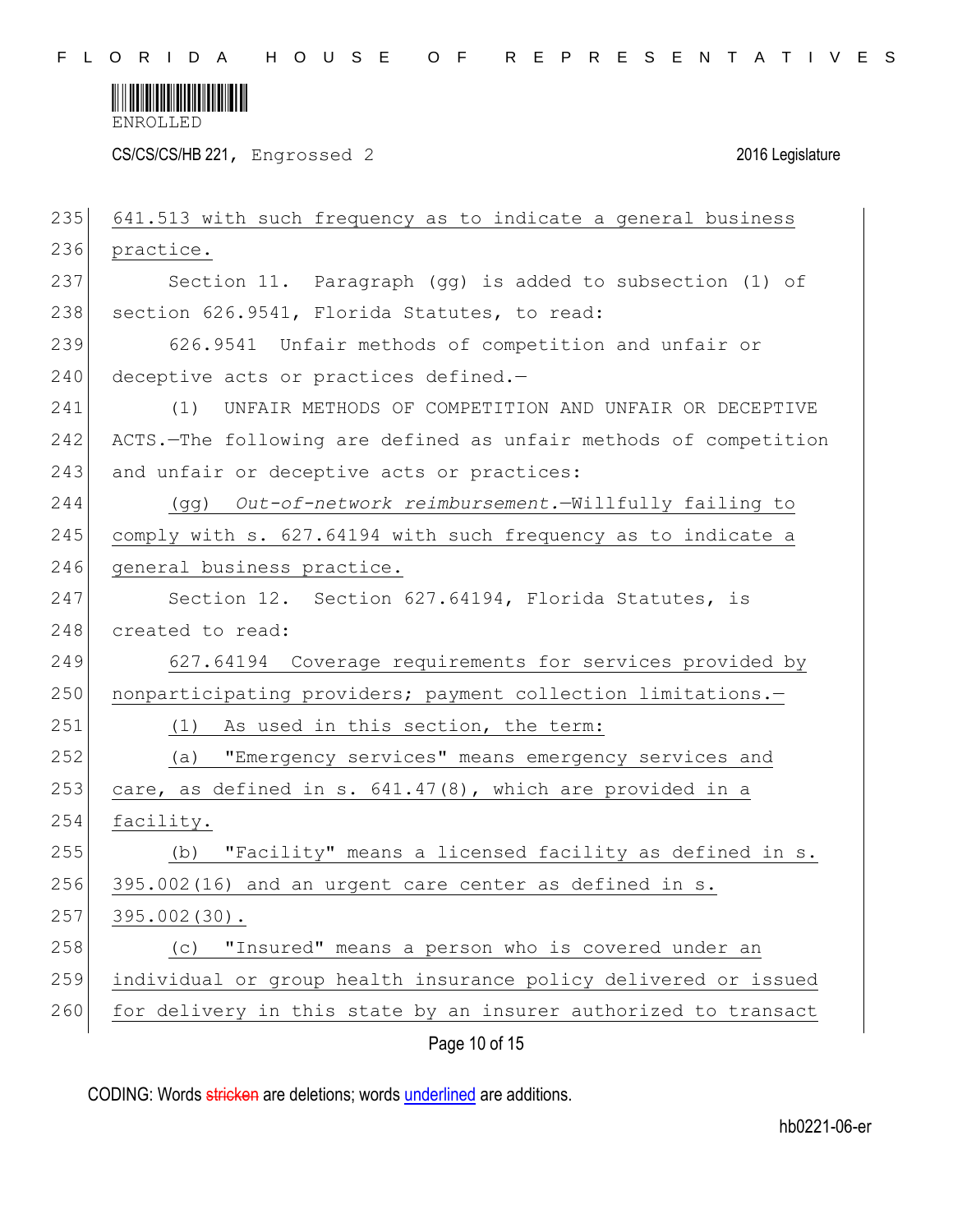

CS/CS/CS/HB 221, Engrossed 2 2016 Legislature

| 261 | business in this state.                                          |
|-----|------------------------------------------------------------------|
| 262 | (d) "Nonemergency services" means the services and care          |
| 263 | that are not emergency services.                                 |
| 264 | (e) "Nonparticipating provider" means a provider who is          |
| 265 | not a preferred provider as defined in s. 627.6471 or a provider |
| 266 | who is not an exclusive provider as defined in s. 627.6472. For  |
| 267 | purposes of covered emergency services under this section, a     |
| 268 | facility licensed under chapter 395 or an urgent care center     |
| 269 | defined in s. 395.002(30) is a nonparticipating provider if the  |
| 270 | facility has not contracted with an insurer to provide emergency |
| 271 | services to its insureds at a specified rate.                    |
| 272 | (f) "Participating provider" means, for purposes of this         |
| 273 | section, a preferred provider as defined in s. 627.6471 or an    |
| 274 | exclusive provider as defined in s. 627.6472.                    |
| 275 | (2) An insurer is solely liable for payment of fees to a         |
| 276 | nonparticipating provider of covered emergency services provided |
| 277 | to an insured in accordance with the coverage terms of the       |
| 278 | health insurance policy, and such insured is not liable for      |
| 279 | payment of fees for covered services to a nonparticipating       |
| 280 | provider of emergency services, other than applicable            |
| 281 | copayments, coinsurance, and deductibles. An insurer must        |
| 282 | provide coverage for emergency services that:                    |
| 283 | May not require prior authorization.<br>(a)                      |
| 284 | Must be provided regardless of whether the services<br>(b)       |
| 285 | are furnished by a participating provider or a nonparticipating  |
| 286 | provider.                                                        |
|     |                                                                  |

## Page 11 of 15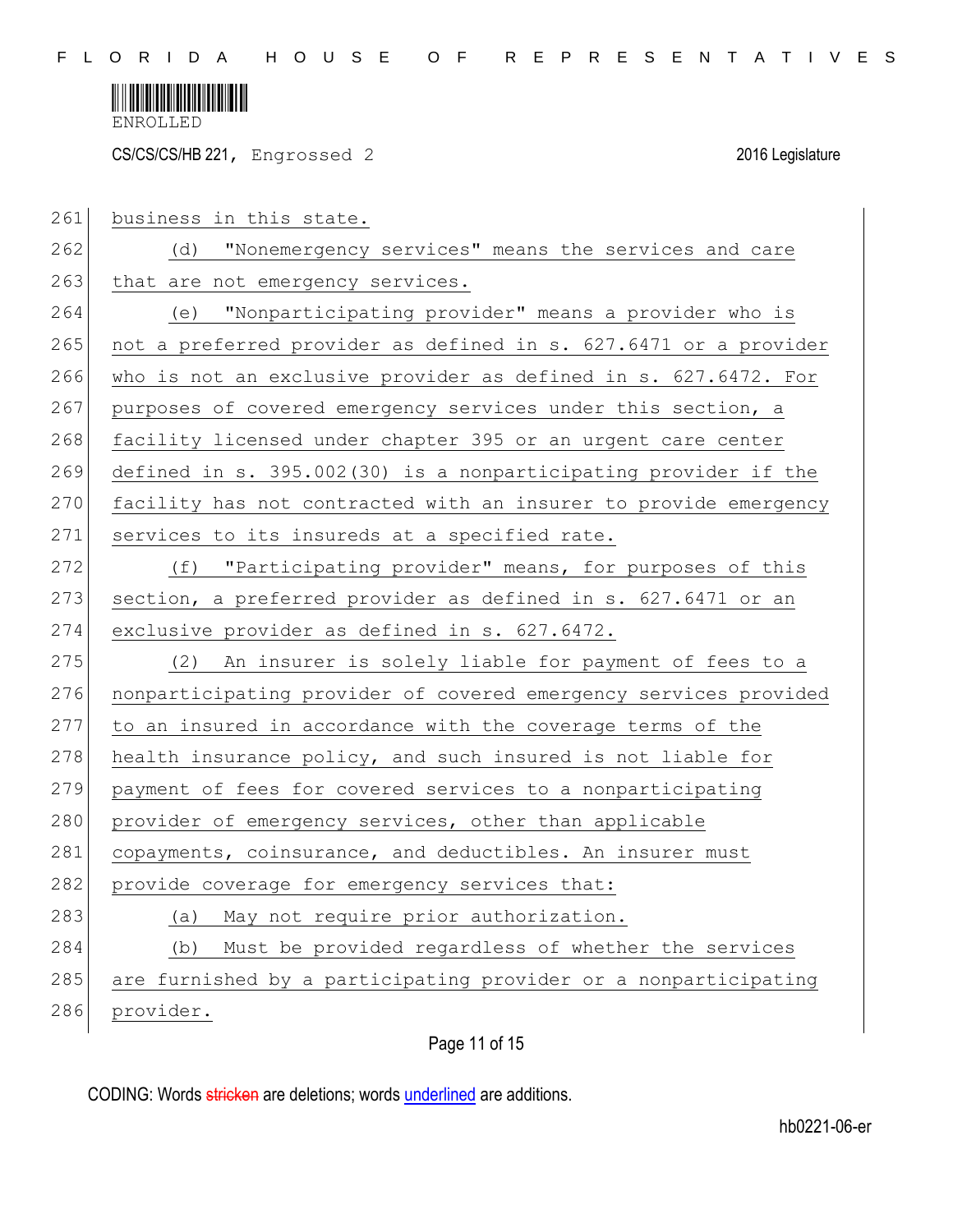

CS/CS/CS/HB 221, Engrossed 2 2016 Legislature

| 287 | (C)<br>May impose a coinsurance amount, copayment, or            |
|-----|------------------------------------------------------------------|
| 288 | limitation of benefits requirement for a nonparticipating        |
| 289 | provider only if the same requirement applies to a participating |
| 290 | provider.                                                        |
| 291 |                                                                  |
| 292 | The provisions of s. 627.638 apply to this subsection.           |
| 293 | (3) An insurer is solely liable for payment of fees to a         |
| 294 | nonparticipating provider of covered nonemergency services       |
| 295 | provided to an insured in accordance with the coverage terms of  |
| 296 | the health insurance policy, and such insured is not liable for  |
| 297 | payment of fees to a nonparticipating provider, other than       |
| 298 | applicable copayments, coinsurance, and deductibles, for covered |
| 299 | nonemergency services that are:                                  |
| 300 | (a) Provided in a facility that has a contract for the           |
| 301 | nonemergency services with the insurer which the facility would  |
| 302 | be otherwise obligated to provide under contract with the        |
| 303 | insurer; and                                                     |
| 304 | (b) Provided when the insured does not have the ability          |
| 305 | and opportunity to choose a participating provider at the        |
| 306 | facility who is available to treat the insured.                  |
| 307 |                                                                  |
| 308 | The provisions of s. 627.638 apply to this subsection.           |
| 309 | An insurer must reimburse a nonparticipating provider<br>(4)     |
| 310 | of services under subsections (2) and (3) as specified in s.     |
| 311 | 641.513(5), reduced only by insured cost share responsibilities  |
| 312 | as specified in the health insurance policy, within the          |
|     | Page 12 of 15                                                    |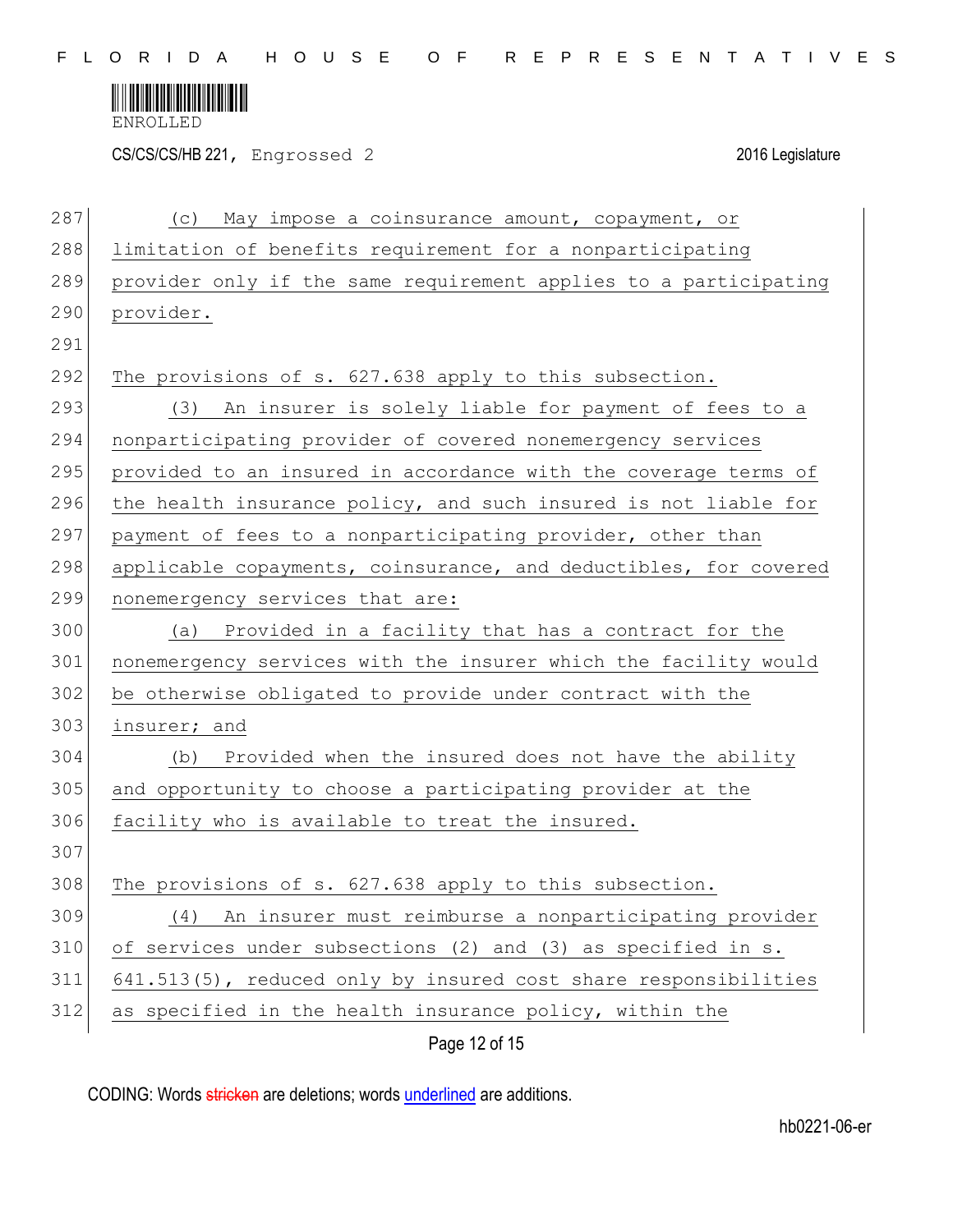

CS/CS/CS/HB 221, Engrossed 2 2016 Legislature

| 313 | applicable timeframe provided in s. 627.6131.                    |
|-----|------------------------------------------------------------------|
| 314 | (5) A nonparticipating provider of emergency services as         |
| 315 | provided in subsection (2) or a nonparticipating provider of     |
| 316 | nonemergency services as provided in subsection (3) may not be   |
| 317 | reimbursed an amount greater than the amount provided in         |
| 318 | subsection (4) and may not collect or attempt to collect from    |
| 319 | the insured, directly or indirectly, any excess amount, other    |
| 320 | than copayments, coinsurance, and deductibles. This section does |
| 321 | not prohibit a nonparticipating provider from collecting or      |
| 322 | attempting to collect from the insured an amount due for the     |
| 323 | provision of noncovered services.                                |
| 324 | (6) Any dispute with regard to the reimbursement to the          |
| 325 | nonparticipating provider of emergency or nonemergency services  |
| 326 | as provided in subsection (4) shall be resolved in a court of    |
| 327 | competent jurisdiction or through the voluntary dispute          |
| 328 | resolution process in s. 408.7057.                               |
| 329 | Section 13. Subsection (2) of section 627.6471, Florida          |
| 330 | Statutes, is amended to read:                                    |
| 331 | 627.6471 Contracts for reduced rates of payment;                 |
| 332 | limitations; coinsurance and deductibles.-                       |
| 333 | (2) Any insurer issuing a policy of health insurance in          |
| 334 | this state, which insurance includes coverage for the services   |
| 335 | of a preferred provider, must provide each policyholder and      |
| 336 | certificateholder with a current list of preferred providers and |
| 337 | must make the list available on its website. The list must       |
| 338 | include, when applicable and reported, a listing by specialty of |
|     | Page 13 of 15                                                    |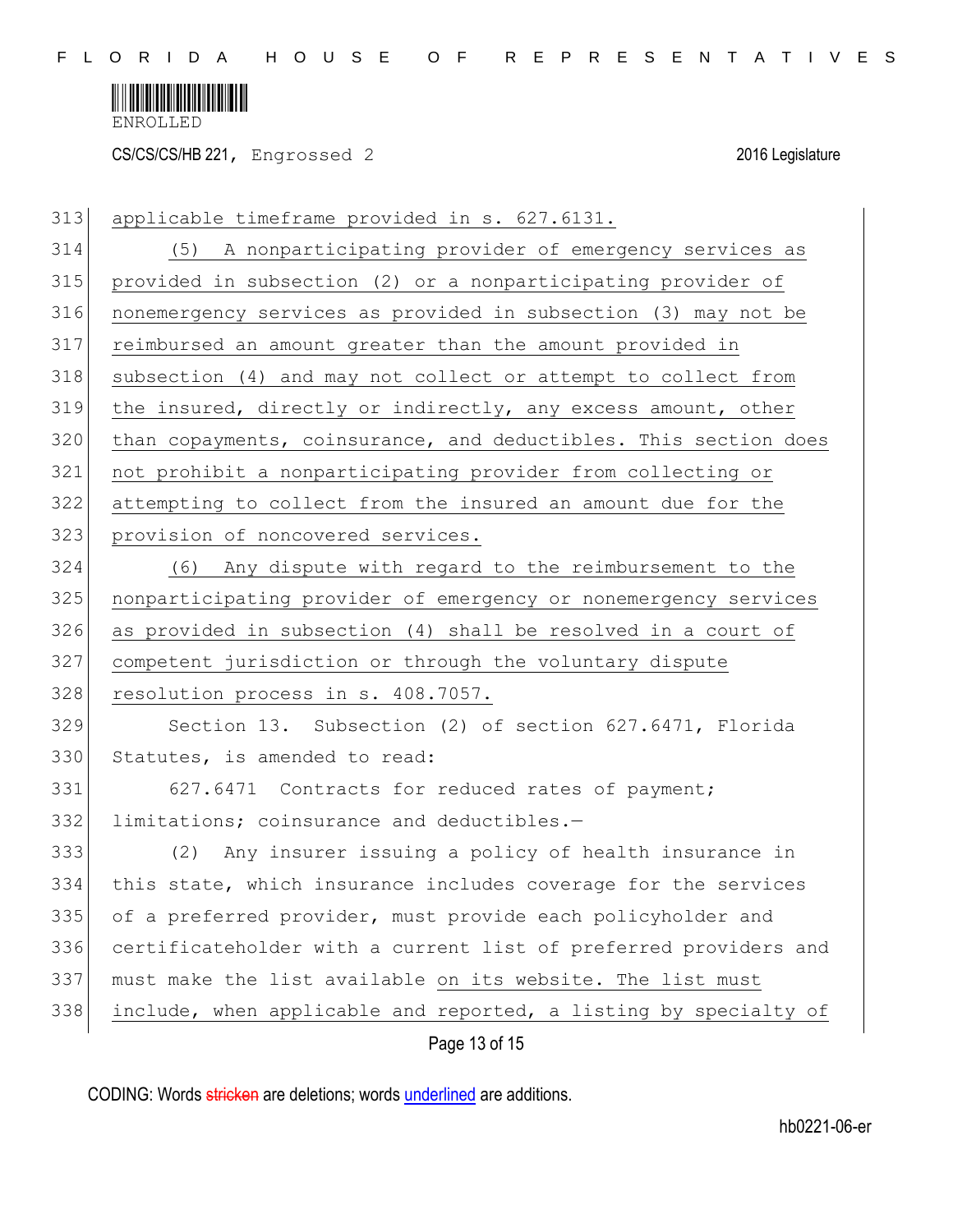

CS/CS/CS/HB 221, Engrossed 2 2016 Legislature

| 339 | the names, addresses, and telephone numbers of all participating |
|-----|------------------------------------------------------------------|
| 340 | providers, including facilities, and, in the case of physicians, |
| 341 | must also include board certifications, languages spoken, and    |
| 342 | any affiliations with participating hospitals. Information       |
| 343 | posted on the insurer's website must be updated on at least a    |
| 344 | calendar-month basis with additions or terminations of providers |
| 345 | from the insurer's network or reported changes in physicians'    |
| 346 | hospital affiliations for public inspection during regular       |
| 347 | business hours at the principal office of the insurer within the |
| 348 | state.                                                           |
| 349 | Section 14. Effective upon this act becoming a law,              |
| 350 | subsection (7) is added to section 627.6471, Florida Statutes,   |
| 351 | to read:                                                         |
| 352 | 627.6471 Contracts for reduced rates of payment;                 |
| 353 | limitations; coinsurance and deductibles.-                       |
| 354 | Any policy issued under this section after January 1,<br>(7)     |
| 355 | 2017, must include the following disclosure: "WARNING: LIMITED   |
| 356 | BENEFITS WILL BE PAID WHEN NONPARTICIPATING PROVIDERS ARE USED.  |
| 357 | You should be aware that when you elect to utilize the services  |
| 358 | of a nonparticipating provider for a covered nonemergency        |
| 359 | service, benefit payments to the provider are not based upon the |
| 360 | amount the provider charges. The basis of the payment will be    |
| 361 | determined according to your policy's out-of-network             |
| 362 | reimbursement benefit. Nonparticipating providers may bill       |
| 363 | insureds for any difference in the amount. YOU MAY BE REQUIRED   |
| 364 | TO PAY MORE THAN THE COINSURANCE OR COPAYMENT AMOUNT.            |
|     |                                                                  |

Page 14 of 15